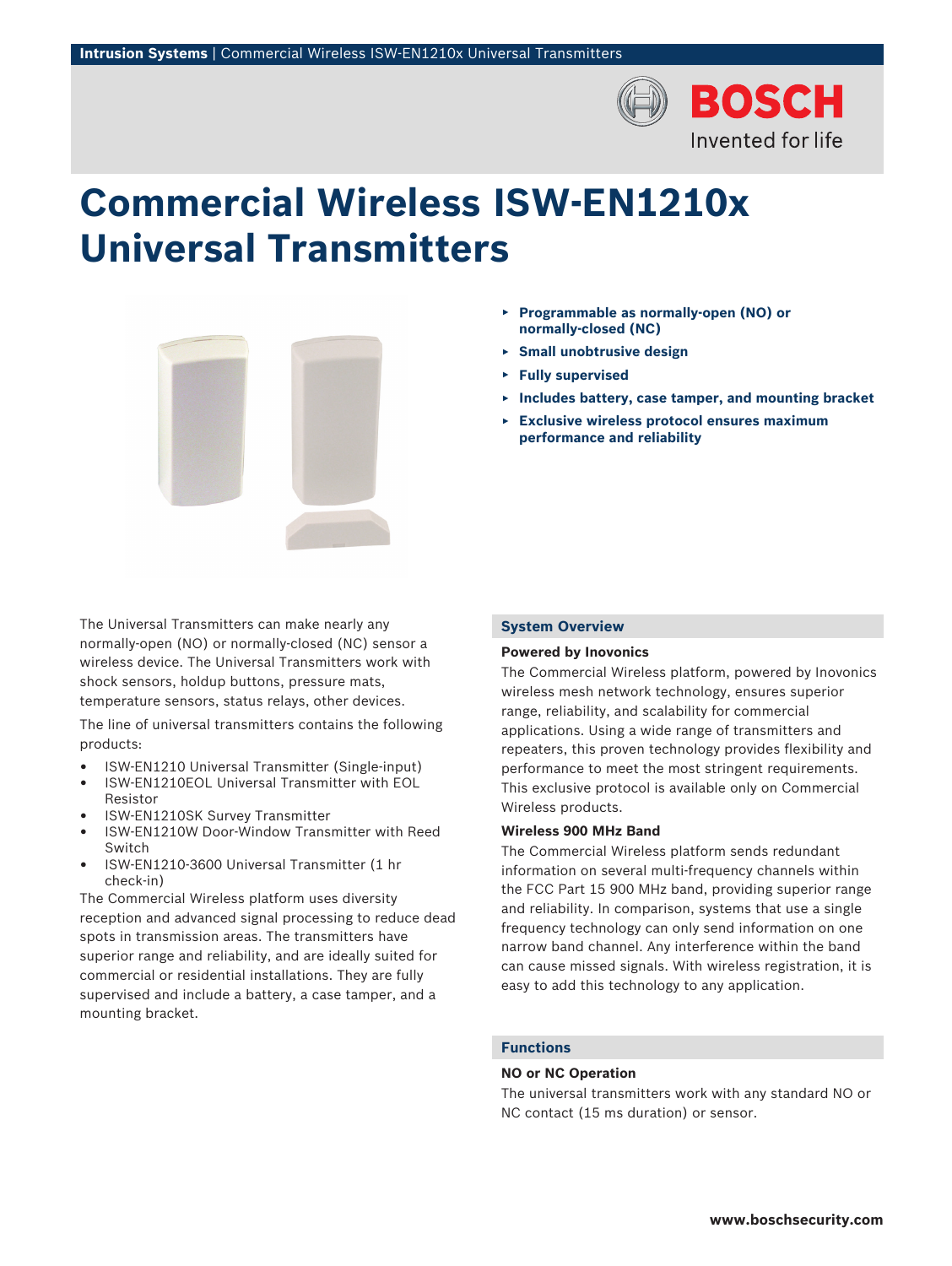#### **Supervision**

The cover tamper and battery activity are supervised. Monitoring helps ensure reliable operation.

#### **Design**

The small, unobtrusive design of the transmitters makes them suitable for multiple design needs.

## **Cover Tamper**

The cover tamper switch notifies the system when an intruder attempts to remove the transmitter cover.

# **Certifications and Approvals**

| Region | <b>Certification</b> |              |
|--------|----------------------|--------------|
| Brazil | ANATFI               | 0881-10-5164 |

Inovonics Wireless Corporation also holds the following approvals:

FCC Conforms to FCC Part 15 regulations

# **Installation/Configuration Notes**

The Universal Transmitters are compatible with the following products:

## **Receivers**

| ISW-EN4016SK      | <b>Survey Receiver</b> |
|-------------------|------------------------|
| ISW-FN4200        | Serial Receiver        |
| ISW-FN4216R       | LCD Receiver           |
| ISW-FN4204R       | <b>I FD Receiver</b>   |
| <b>ISW-FN7280</b> | Serial Receiver        |
| Repeater          |                        |

ISW‑EN5040‑T High‑power Repeater

# **Mounting Considerations**

The transmitters include a mounting bracket that hinges to the transmitter for easy installation. Installers simply mount the bracket and snap the transmitter into place.

| <b>Parts Included</b> |  |  |  |
|-----------------------|--|--|--|
|-----------------------|--|--|--|

# **ISW EN1210**

| Quant. | <b>Component</b>              |  |
|--------|-------------------------------|--|
| 1      | Transmitter with cover tamper |  |
| 1      | 3.0 V lithium battery         |  |
| 1      | Mounting bracket              |  |
|        | Hardware pack                 |  |

1 Literature – Installation Instructions

#### **ISW-EN1210EOL**

# **Quant. Component**

- 1 Transmitter with cover tamper and EOL resistor
- 1 3.0 V lithium battery
- 1 Mounting bracket
- 1 Hardware pack
- 1 Literature Installation Instructions

## **ISW EN1210SK**

| Quant. | <b>Component</b> |
|--------|------------------|
|--------|------------------|

- 1 Transmitter with cover tamper and clear plastic case
- 1 3.0 V lithium battery
- 1 Mounting bracket
- 1 Hardware pack
- 1 Literature Installation Instructions

#### **ISW EN1210W**

#### **Quant. Component**

- 1 Transmitter with cover tamper and reed switch
- 1 Magnet 1 3.0 V lithium battery 1 Mounting bracket 1 Hardware pack 1 Literature – Installation Instructions

#### **ISW‑EN1210‑3600**

| Quant. | <b>Component</b>              |
|--------|-------------------------------|
|        | Transmitter with cover tamper |
|        | 3.0 V lithium battery         |
|        | Mounting bracket              |
|        | Hardware pack                 |
|        |                               |

1 Literature – Installation Instructions

# **Technical Specifications**

#### **Electrical**

| Power:                      | 3.0 V, 1.4 Ah                                                                                                                                               |
|-----------------------------|-------------------------------------------------------------------------------------------------------------------------------------------------------------|
| <b>Battery Replacement:</b> | Duracell DL123A, Panasonic CR123A, or<br>approved equivalent. Not all brands are<br>equivalent. Use a specified brand.                                      |
| Battery Life (Average):     | 3 to 5 years. Typical battery life shown<br>assumes operating temperatures of $+20^{\circ}$ C<br>to +30 $^{\circ}$ C (+68 $^{\circ}$ F to +86 $^{\circ}$ F) |
| <b>Environmental</b>        |                                                                                                                                                             |
| Relative Humidity:          | Up to 90%, non-condensing                                                                                                                                   |
| Temperature (operating):    | $-20^{\circ}$ C to +60 $^{\circ}$ C ( $-4^{\circ}$ F to +140 $^{\circ}$ F)                                                                                  |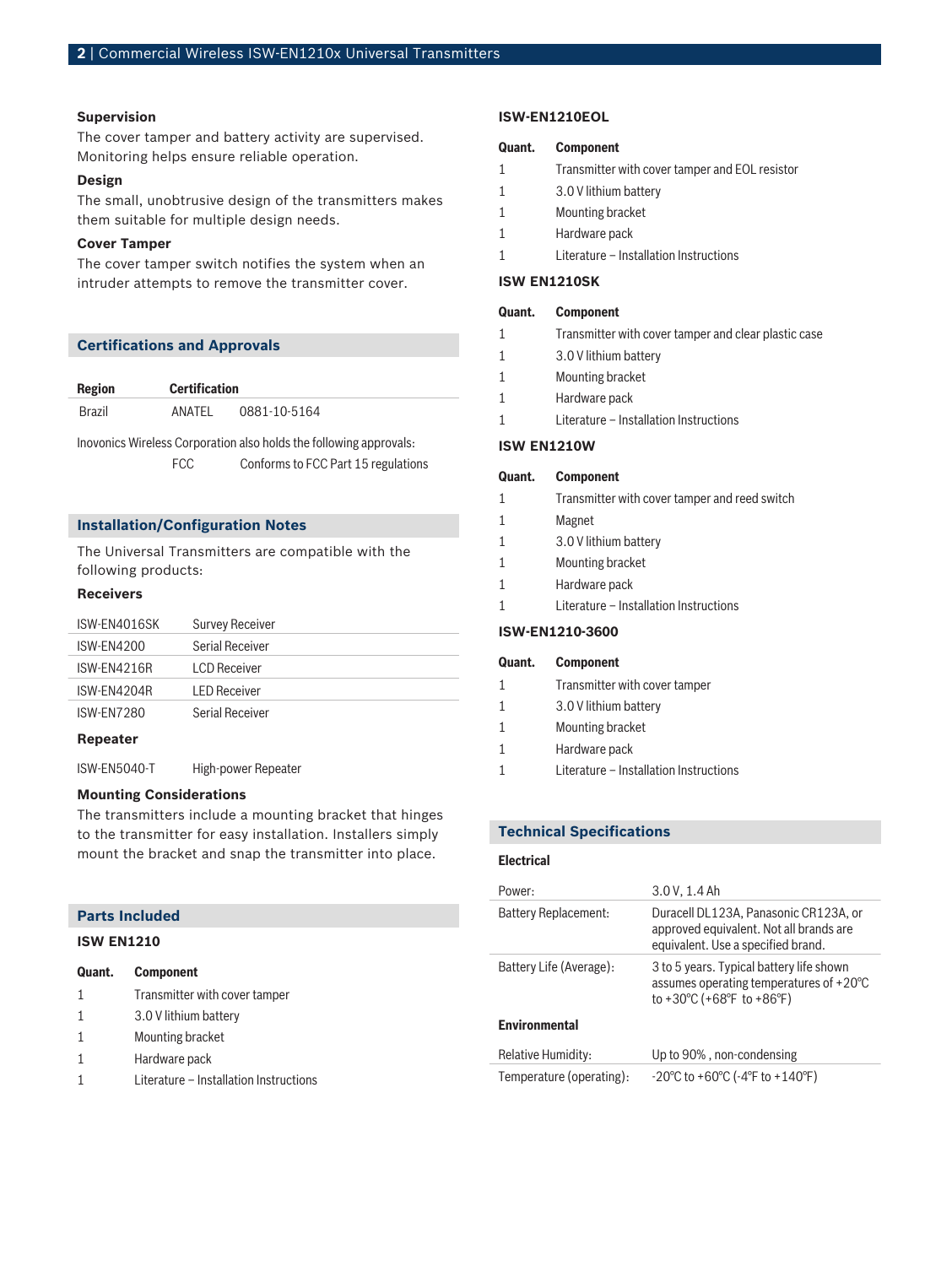#### **Mechanical**

| Dimensions: | 8.9 cm x 4.3 cm x 2.3 cm                                  |
|-------------|-----------------------------------------------------------|
|             | $(3.5 \text{ in. x } 1.7 \text{ in. x } 0.9 \text{ in.})$ |

# **Transmission Characteristics**

| Frequency:        | 902 MHz to 928 MHz |
|-------------------|--------------------|
| Check-in Time:    |                    |
| ISW-FN1210-3600   | 1 hour             |
| All other models: | $3 \text{ min}$    |

# **Trademarks**

Trademark names are used throughout this document. In most cases, these designations are claimed as trademarks or registered trademarks in one or more countries by their respective owners. Rather than placing a trademark symbol in every occurrence of a trademark name, Bosch Security Systems, Inc. uses the names only in an editorial fashion and to the benefit of the trademark owner with no intention of infringing the trademark.

Duracell is a registered trademark of the Gillette Company, USA, in the United States and/or other countries.

Inovonics is a trademark of Inovonics Wireless Corporation.

Panasonic is a registered trademark of Matsushita Electric Industrial Co., Ltd.

| <b>Ordering Information</b>                                                                                                                                                                                              |                   |
|--------------------------------------------------------------------------------------------------------------------------------------------------------------------------------------------------------------------------|-------------------|
| <b>Commercial Wireless ISW-EN1210</b><br>Universal Transmitter (Single-input)<br>Use with any standard NO or NC contact<br>(15 ms duration) or sensor                                                                    | <b>ISW-EN1210</b> |
| <b>Commercial Wireless ISW-EN1210EOL</b><br><b>Universal Transmitter with EOL Resistor</b><br>Use with any standard NO or NC contact<br>(15 ms duration) or sensor                                                       | ISW-EN1210EOL     |
| <b>Commercial Wireless ISW-FN1210SK</b><br><b>Survey Transmitter</b><br>Dedicated survey transmitter for use with the<br>ISW-EN4016SK Survey Receiver                                                                    | ISW-EN1210SK      |
| <b>Commercial Wireless ISW-EN1210W</b><br>Door-Window Transmitter with Reed<br><b>Switch</b><br>Universal transmitter with one internal<br>contact magnetic reed switch                                                  | ISW-EN1210W       |
| <b>Commercial Wireless ISW-EN1210-3600</b><br>Universal Transmitter (1 hr check-in)<br>One-hour check-in time provides an option<br>other than the three-minute check-in time<br>found in the standard ISW-EN1210 models | ISW-EN1210-3600   |